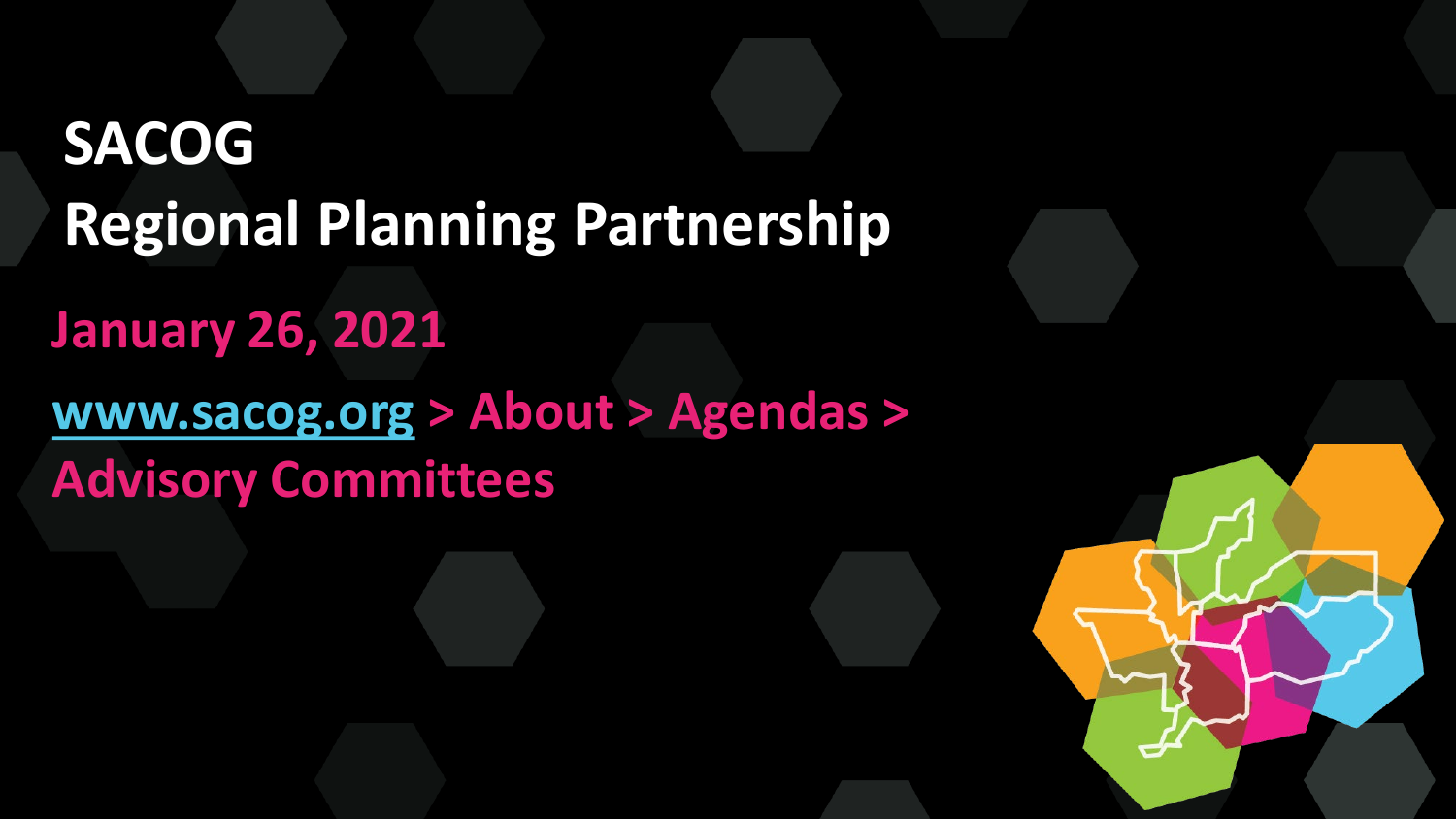### **1. Introductions**

**Renée DeVere-Oki, 5 minutes**

- Welcome
- What is the RPP?
- Introductions: Please enter your name upon logging in.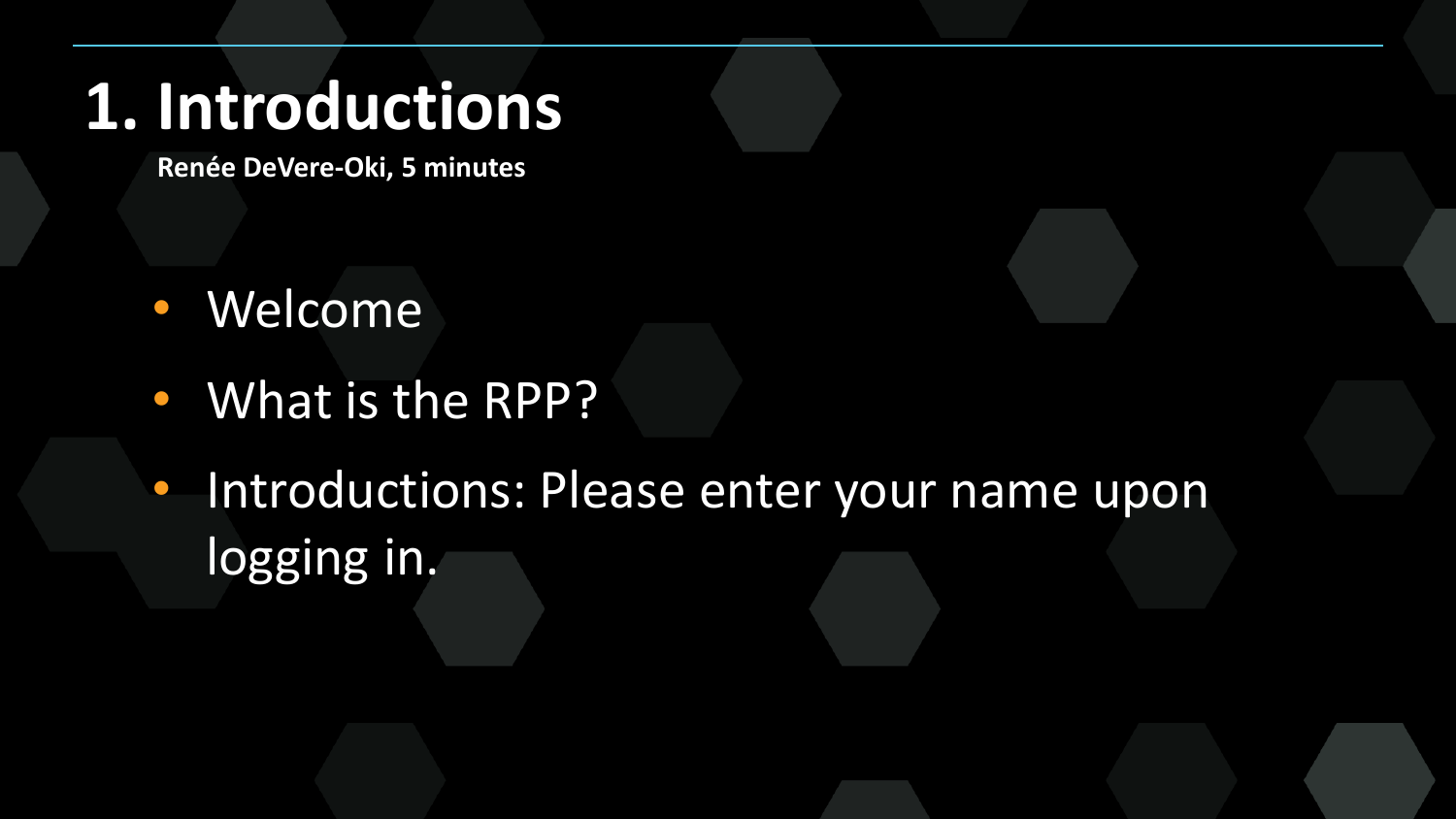# **2. The SACOG Regional Agencies Partner Update**

- **General Updates from SACOG Staff-Attachment 2A**
- Regional Transportation Improvement Program
- Legislative Platform
- The Community Economic Resilience Fund (CERF)
- Green Means Go
- Megaregion Working Group
- Public Participation Plan
- Next Generation Transit Strategy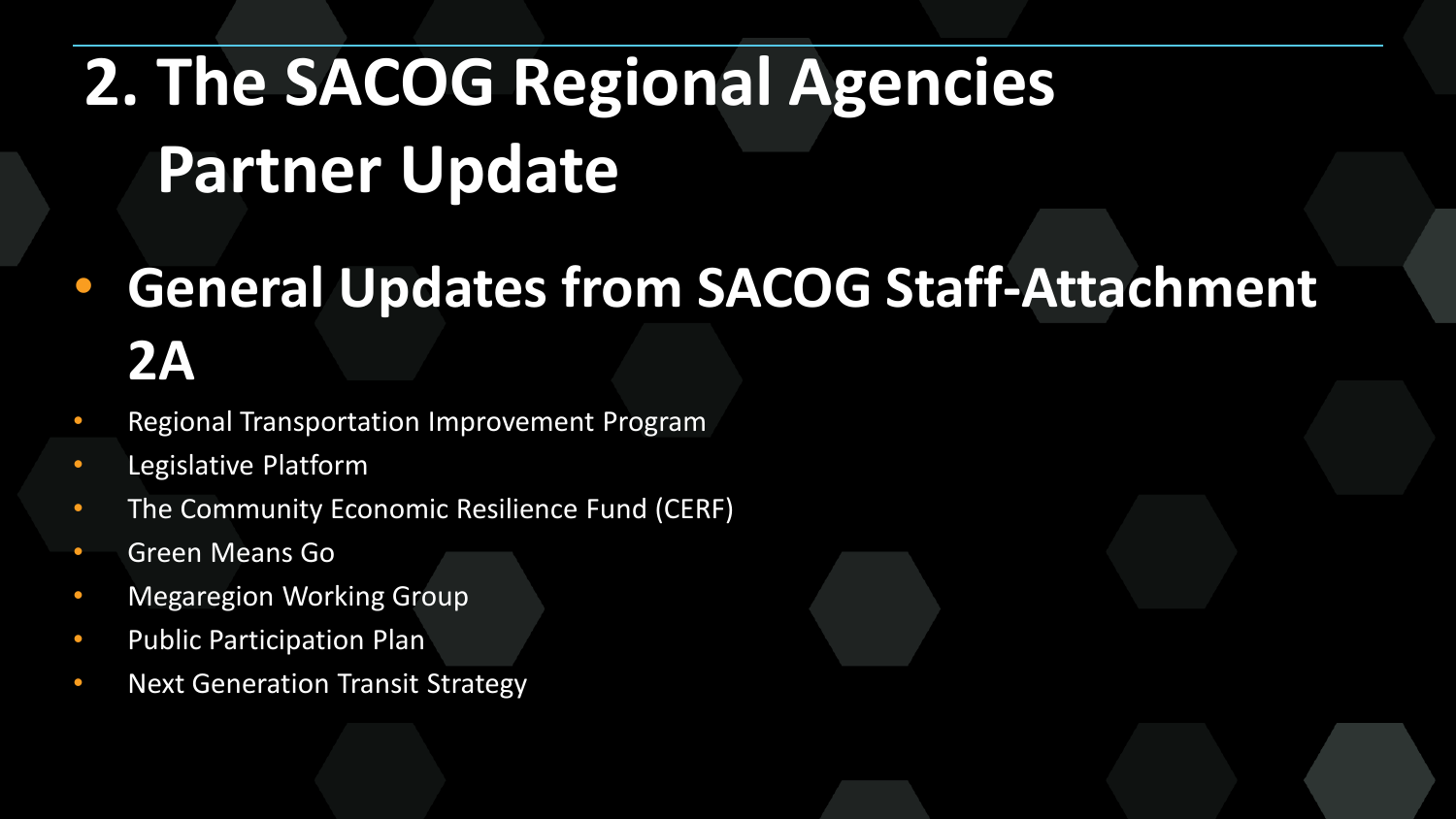# **Updates from Membership (5 minutes)**

Please feel free to share updates relevant to the region during this time. Limit yourself to two minutes. Use the Chat or Raise Hand feature to let us know you want to speak or type your comment/question directly into the Chat to be read.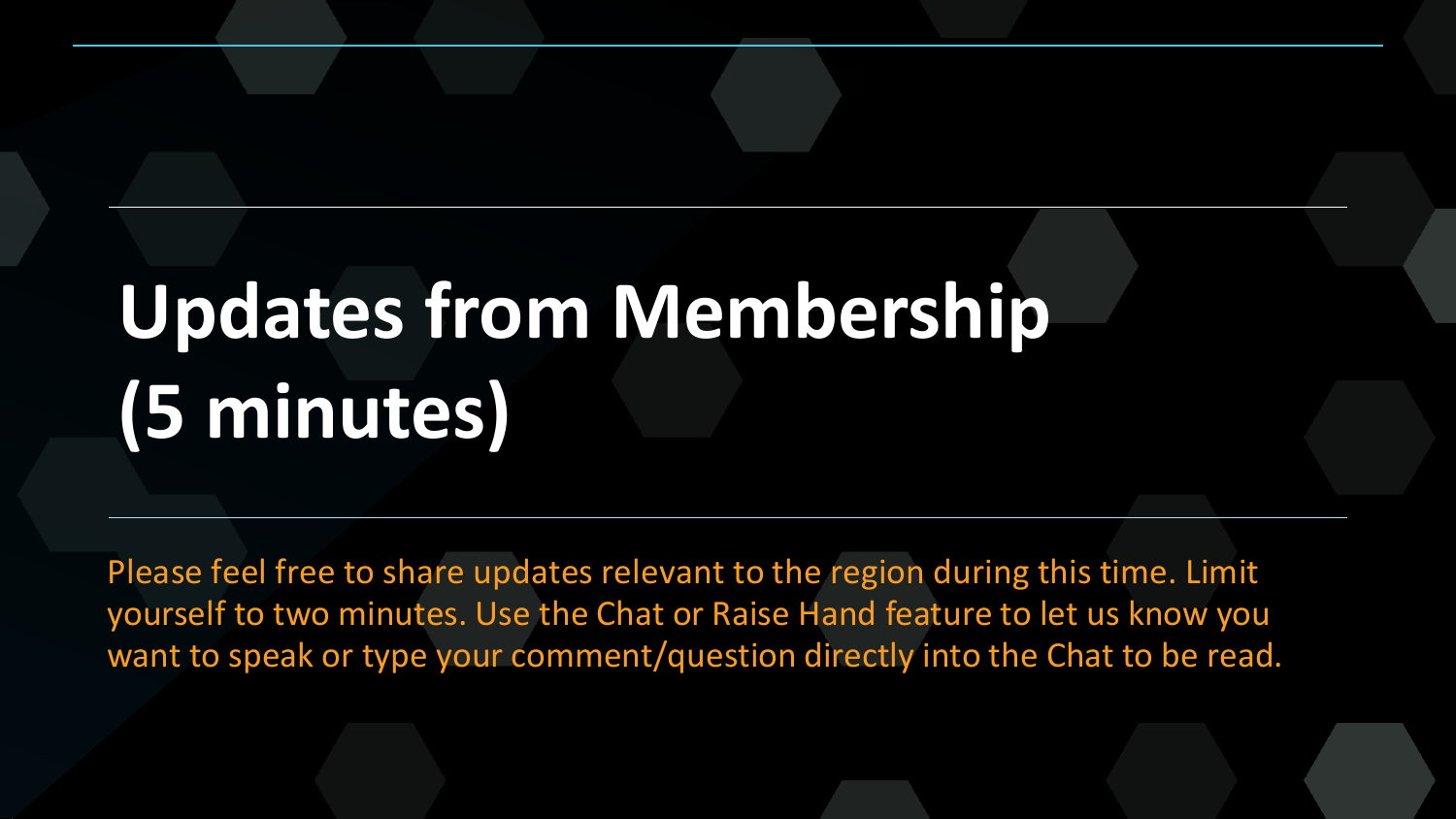## **3. State Legislative Update**

*<b>❖* Sabrina Bradbury; 10 minutes

- **Summary of formal action and information items to the SACOG board and committees last quarter.**
- **Look ahead to this quarter and year.** 
	- **Federal Funding Update (Kristina Svensk)**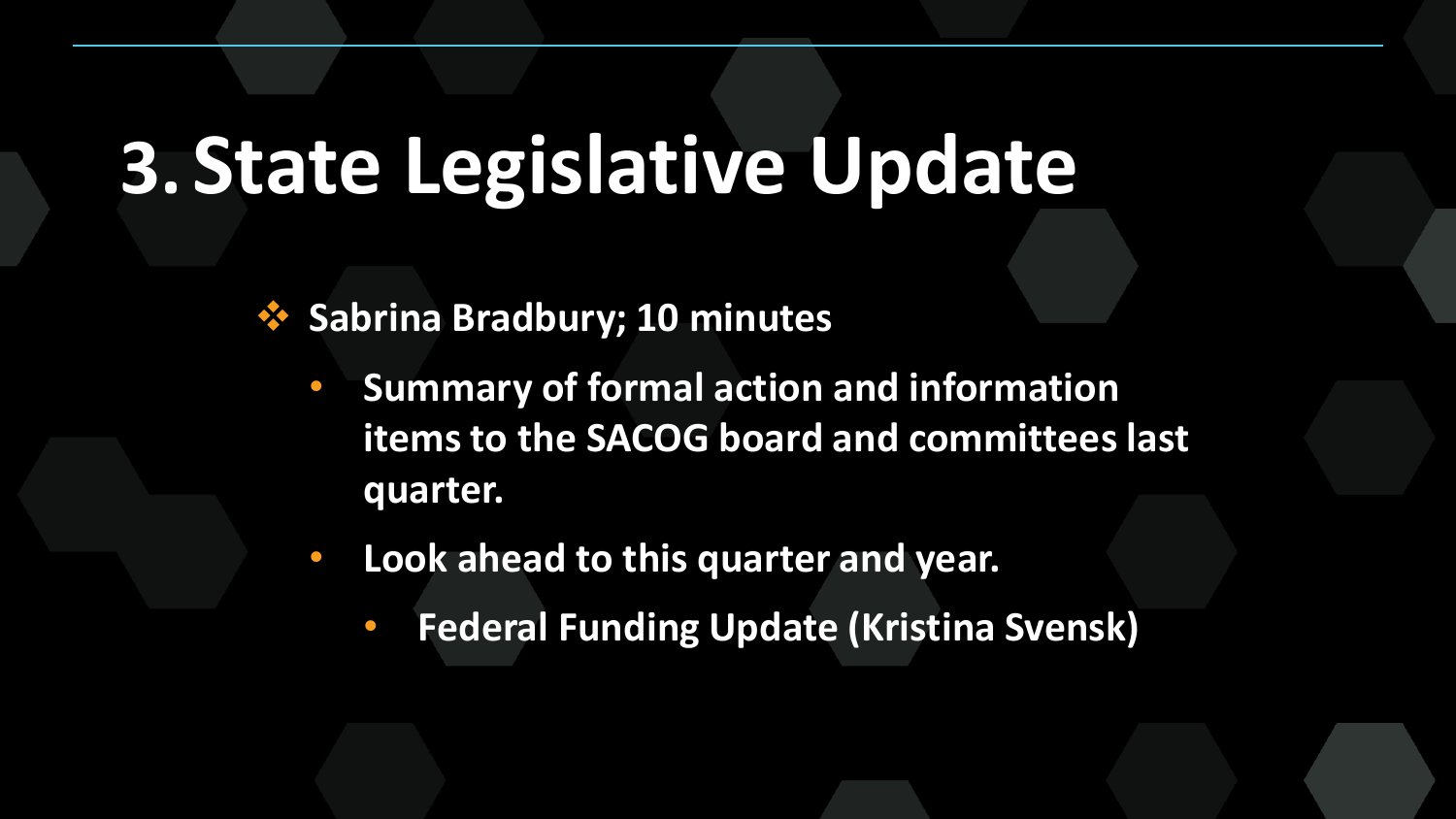# **4. Criteria Pollutant Planning Activities**

**Renée DeVere-Oki; 10 minutes** 

- **Summary of formal action and information items to the SACOG board and committees last quarter.**
	- **Projects of Air Quality Concern (POAQC) Quarterly Update (Shengyi Gao) – Attachments 4A & 4B**
- Look ahead to this quarter and year.
	- 2015 Ozone SIP: (David Yang, SMAQMD)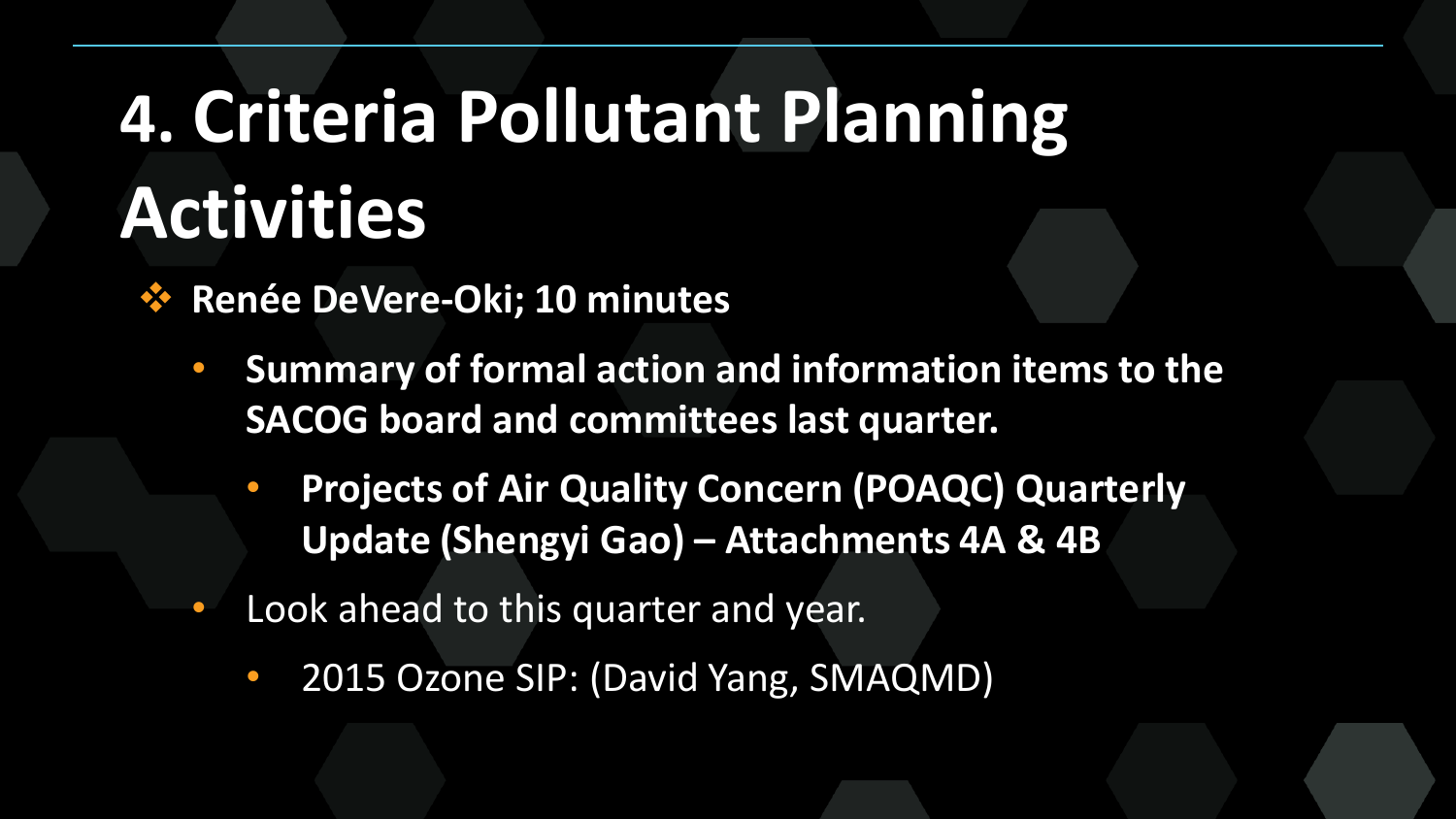# **5. MTIP/Conformity**

- **❖ Dustin Foster; 10 minutes** 
	- **Summary of formal action and information items to the SACOG board and committees last quarter.**
	- **Look ahead to this quarter and year.** 
		- 2023 MTIP Adoption
		- **Consensus Item:** Conformity Assumptions for the 2023 MTIP –**Attachment 5A** (Renée DeVere-Oki)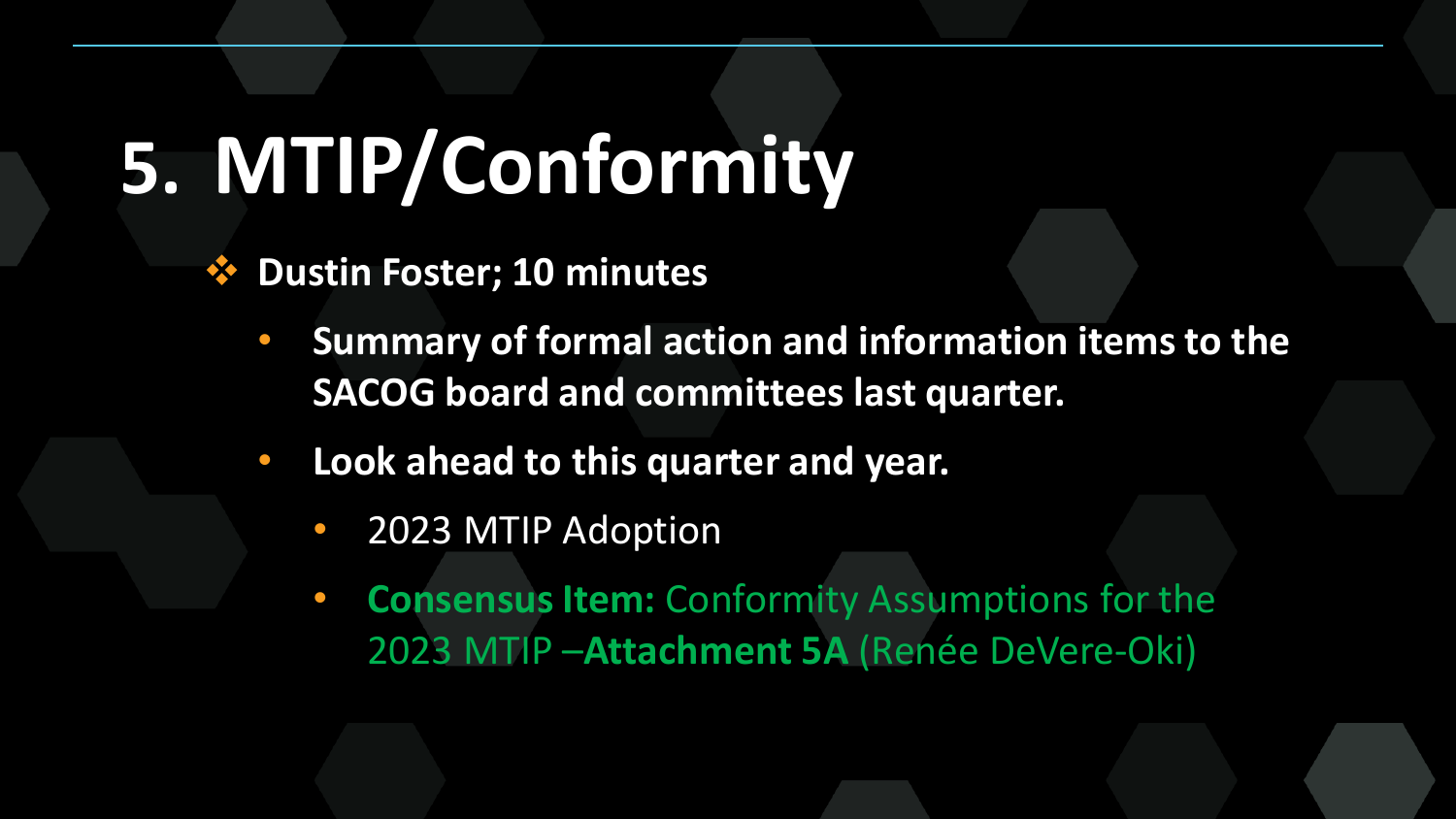## **Metropolitan Transportation Improvement Program (MTIP)**

- **Formal Amendment #10**
- **2023-2026 MTIP Adoption Kick-Off**

**Regional Planning Partnership 1.26.2022 [Dustin Foster](mailto:dfoster@sacog.org) | Transportation Planner**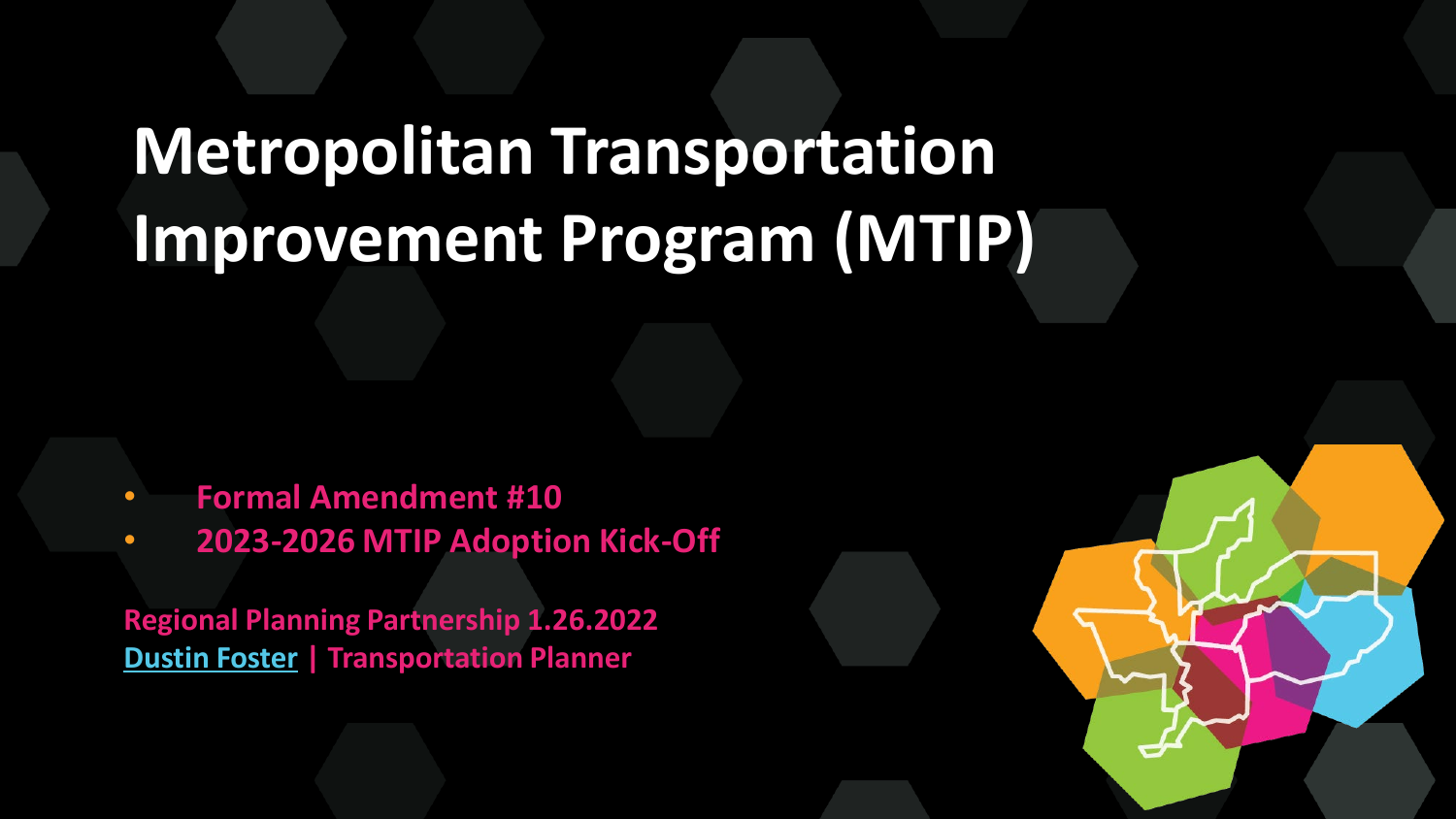# **Formal Amendment #10**



**RPP Conformity Assumptions Consensus on 9/22/2021**

**-Public Comment period 9/30-10/07/2021 -Public Hearing 10/7/2021**

**-SACOG board approval 10/21/2021 -Approved by FHWA on 11/1/2021**

**See [Current MTIP webpage](https://www.sacog.org/current-2021-24-mtip) for details.**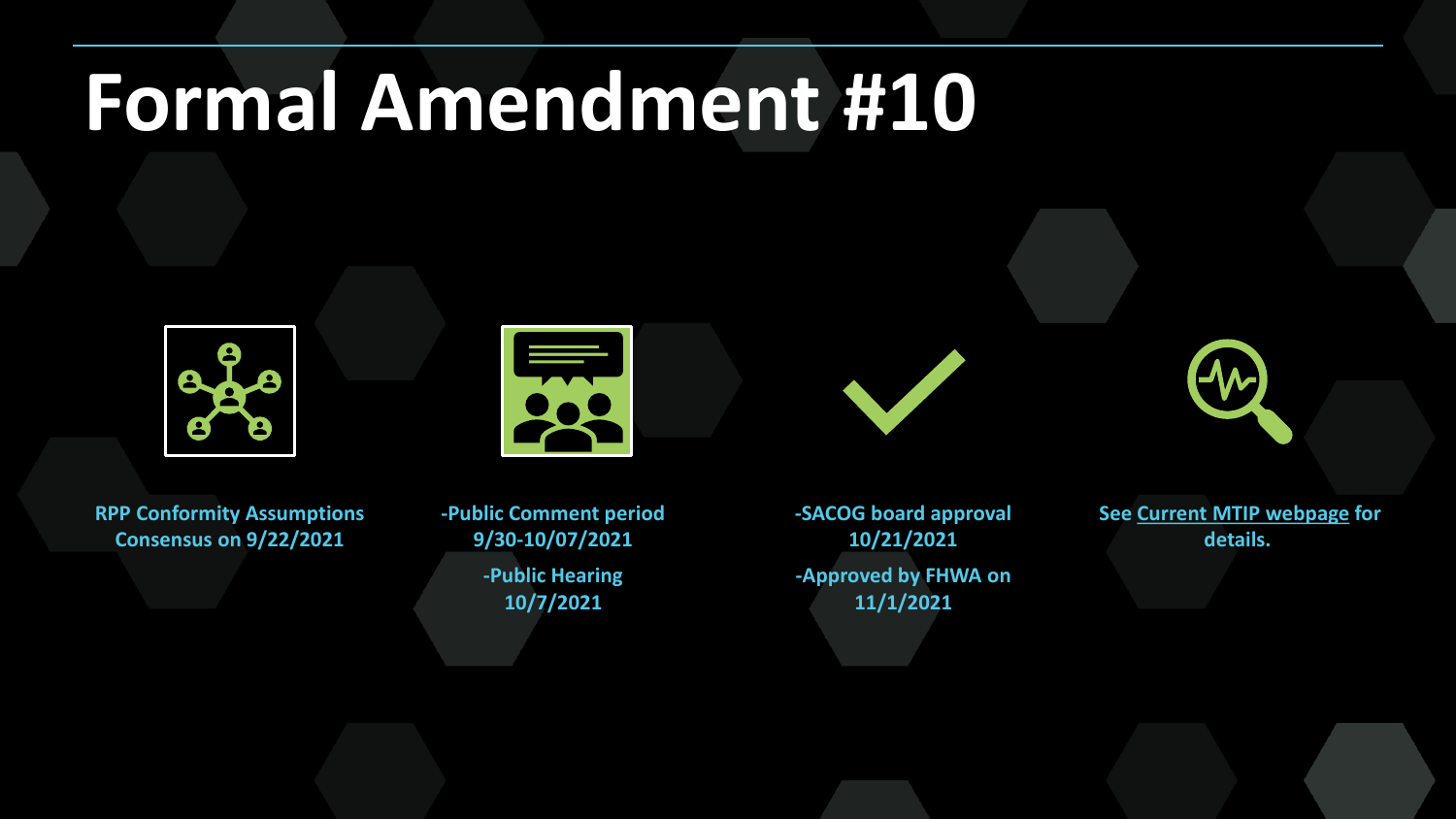### **2023-2026 MTIP Adoption Kick-Off**

• Update **all transportation projects by 2/25/2022**:

- Update info (scope, cost, schedule, fund types, etc.)
- Mark complete
- Add
- Use [SacTrak](https://sactrak.sacog.org/default.asp?)
- See Memo on [Current MTIP webpage.](https://www.sacog.org/current-2021-24-mtip) [See my email from 1/24/2022 for instructions]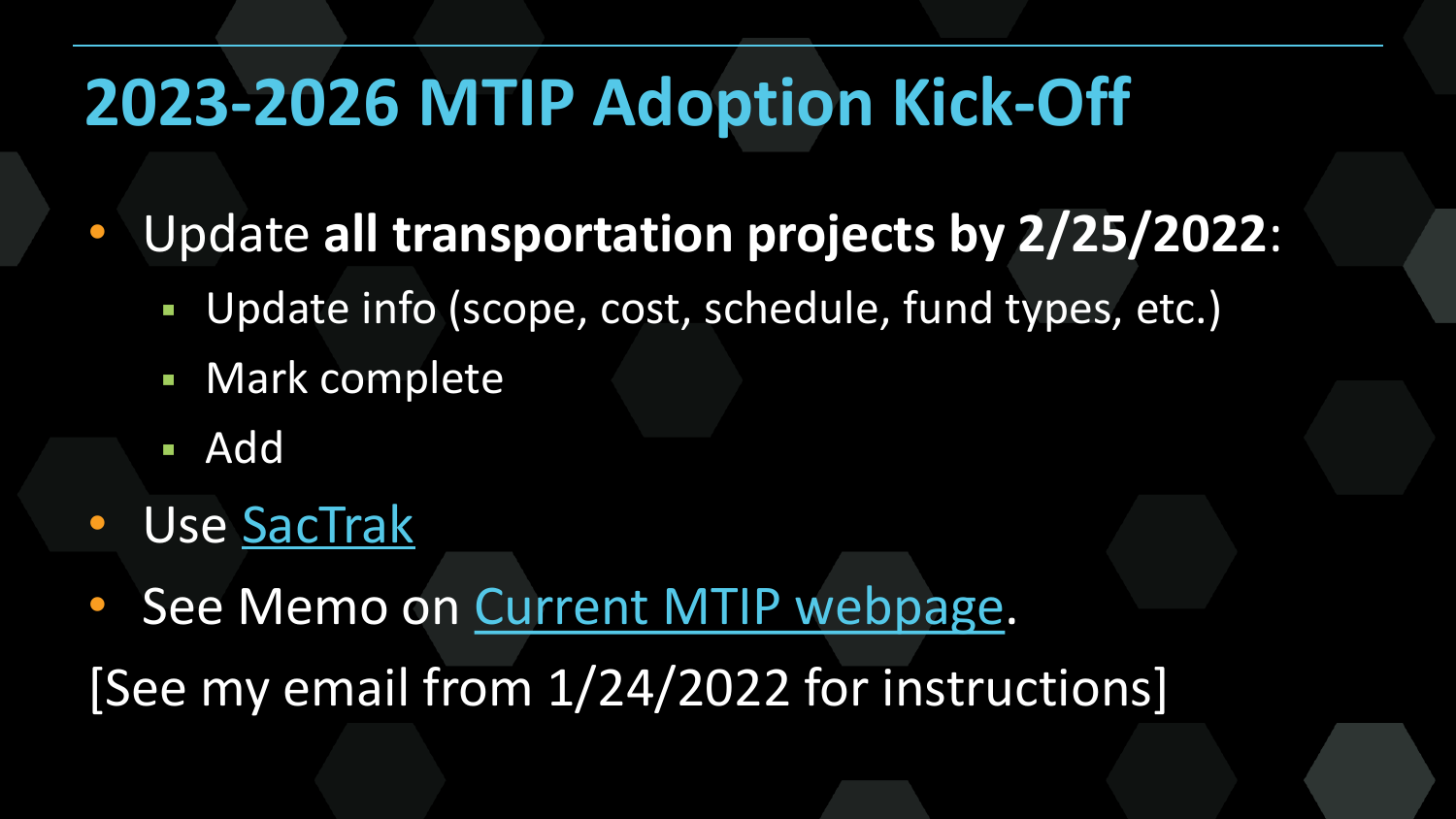### **2023 MTIP Adoption Key Dates**

| January 24, 2022        | Call for Updates to MTIP Project List                                                                         |
|-------------------------|---------------------------------------------------------------------------------------------------------------|
| <b>February 25</b>      | Deadline for submittals                                                                                       |
|                         | • 6/10: Begin Interagency Review of MTIP, 2020<br><b>MTP/SCS Amendment, and Conformity</b><br><b>Analysis</b> |
| June-August             | • 6/15: Transit Coordinating Committee                                                                        |
| <i>(targeted dates)</i> | • 7/1: Begin Public Comment Period                                                                            |
|                         | • 7/27 or August TBD: RPP: Consensus to move<br>MTIP and Conformity to SACOG board                            |
|                         | • 8/4: Public Hearing                                                                                         |
| September 15            | <b>Board Adoption of MTIP</b>                                                                                 |
| September 30            | <b>Final MTIP due to Caltrans</b>                                                                             |
| December 16,<br>2022    | 2023 MTIP adoption                                                                                            |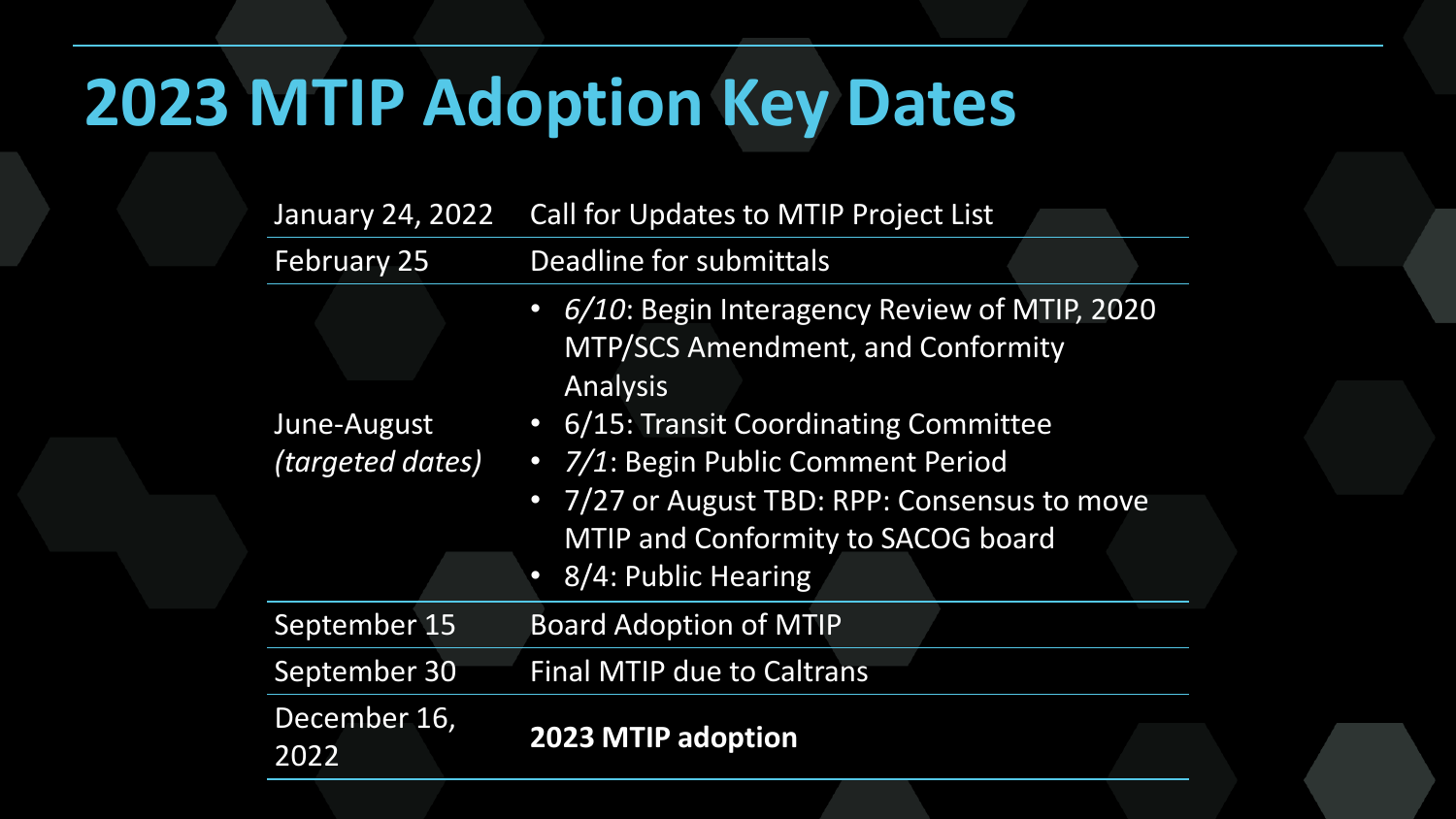# **Questions or Comments?**

Dustin Foster (916) 340-6261 [Dfoster@sacog.org](mailto:Dfoster@sacog.org)



2021-2024 **Metropolitan Transportation Improvement Program** 

[Current MTIP webpage](https://www.sacog.org/current-2021-24-mtip)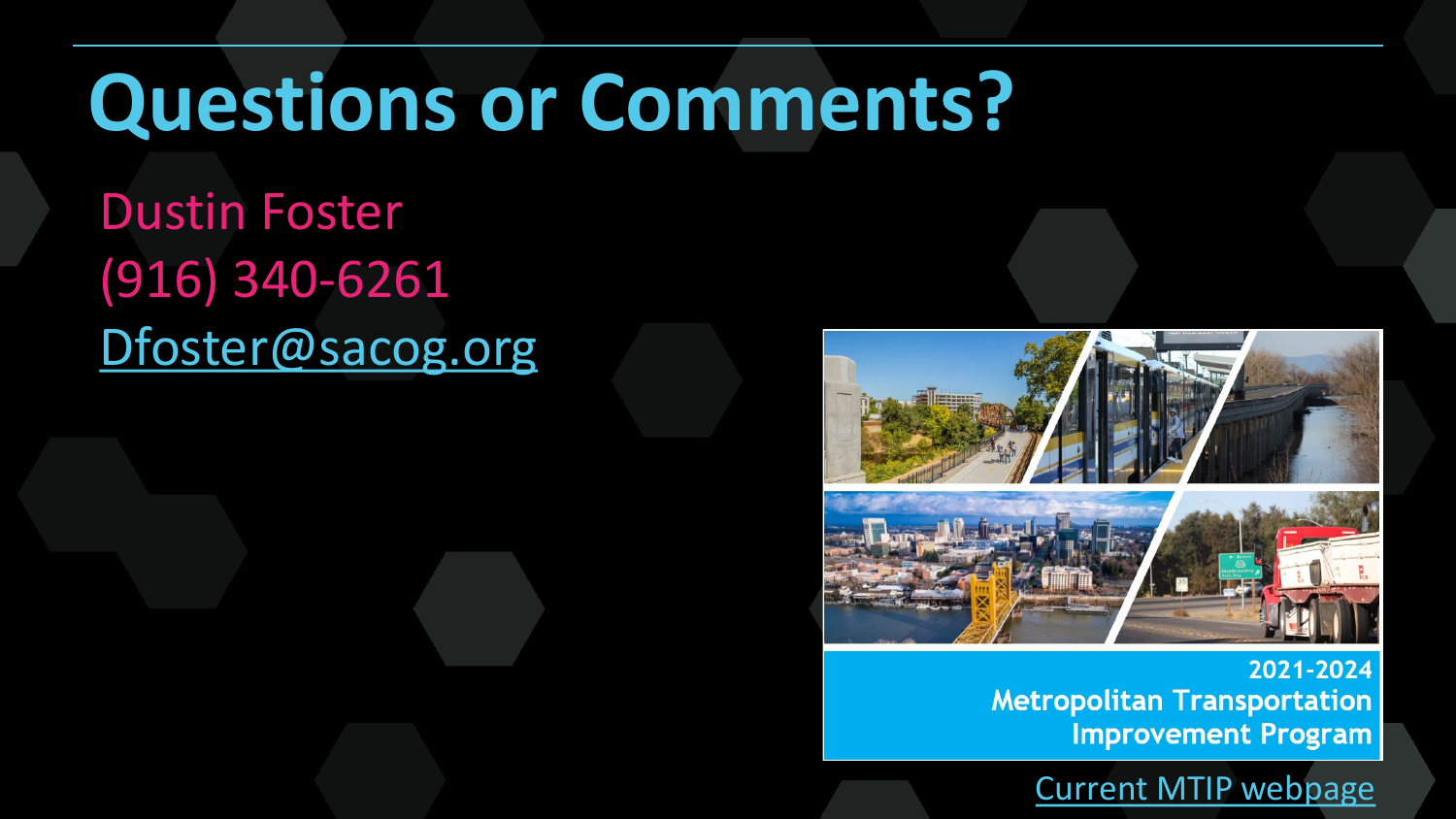# **Conformity Assumptions**

◄**Consensus Item – See Attachment 5A**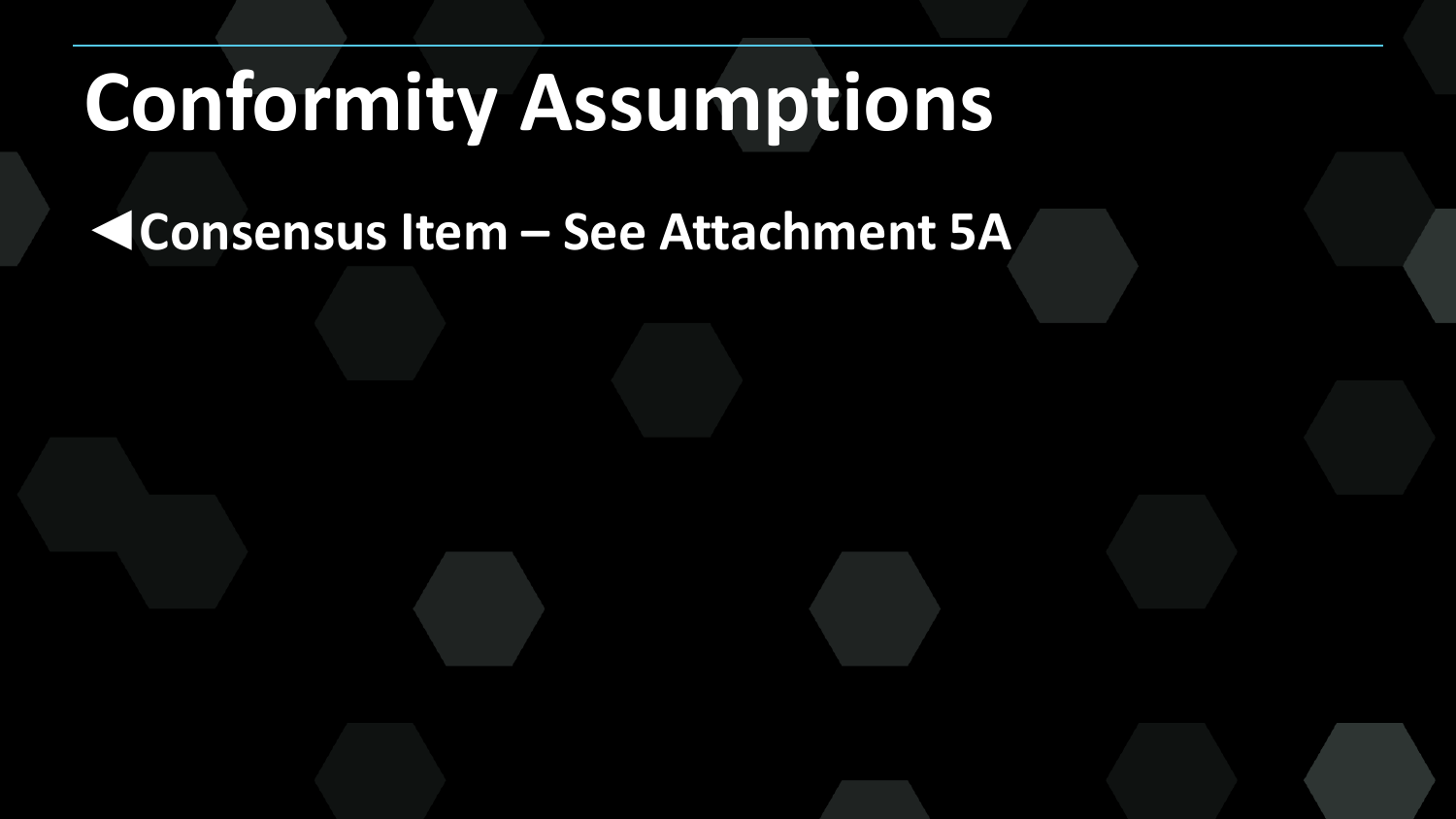**6. Metropolitan Transportation Plan/Sustainable Communities Strategy ("Blueprint"): Update on Plan Development and Related Topics**

- *<b>❖* Sam Shelton; 10 minutes
	- **Summary of formal action and information items to the SACOG board and committees last quarter.**
	- **Look ahead to this quarter and year.**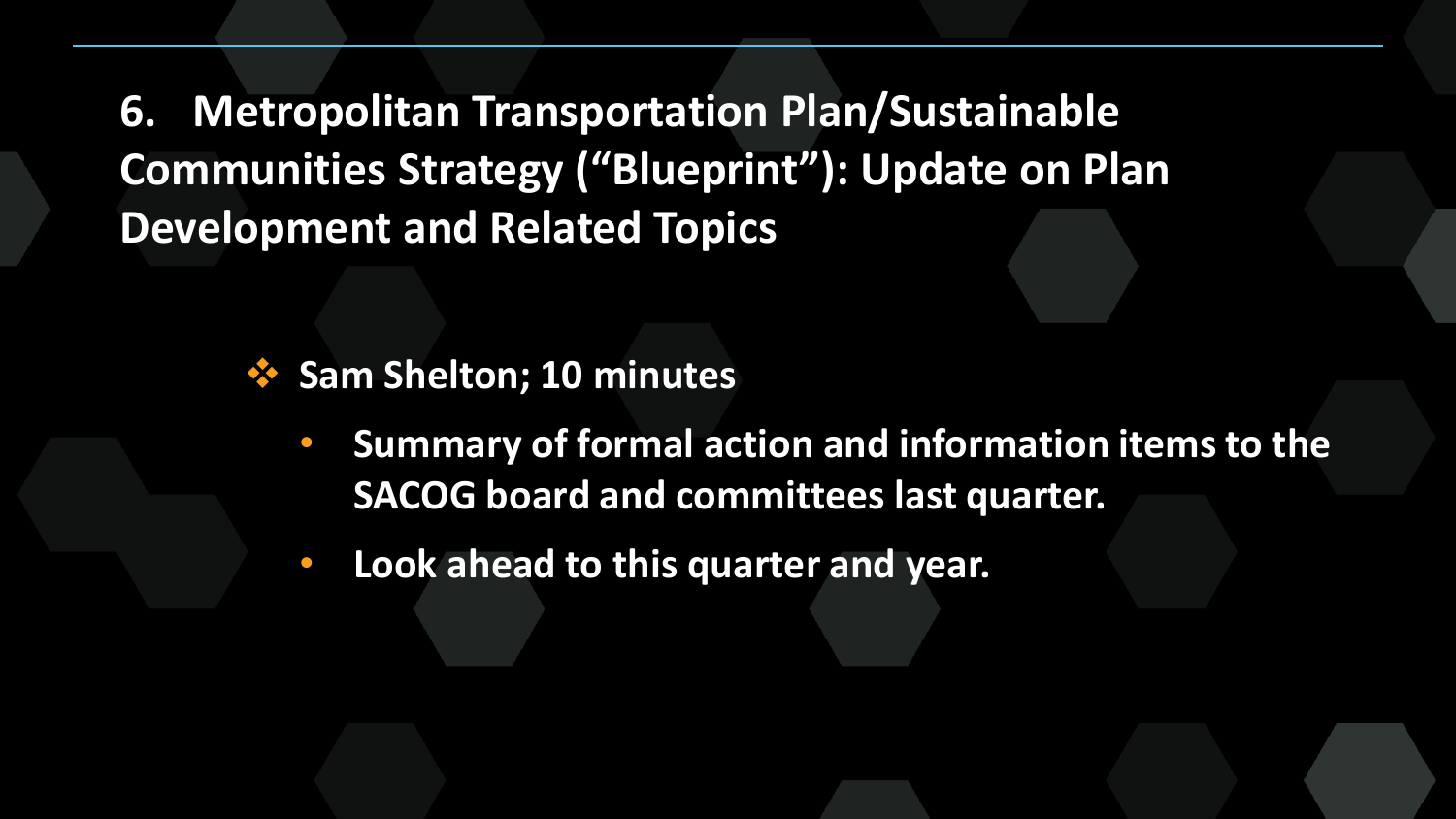# **7. Update on 2022 Funding Activities**

**Chris Dougherty; 10 minutes**

- **Summary of action and information items to the SACOG board and committees in the next quarter.**
- **Look ahead to this quarter and year.** 
	- **Active Transportation Program (Victoria Cacciatore)**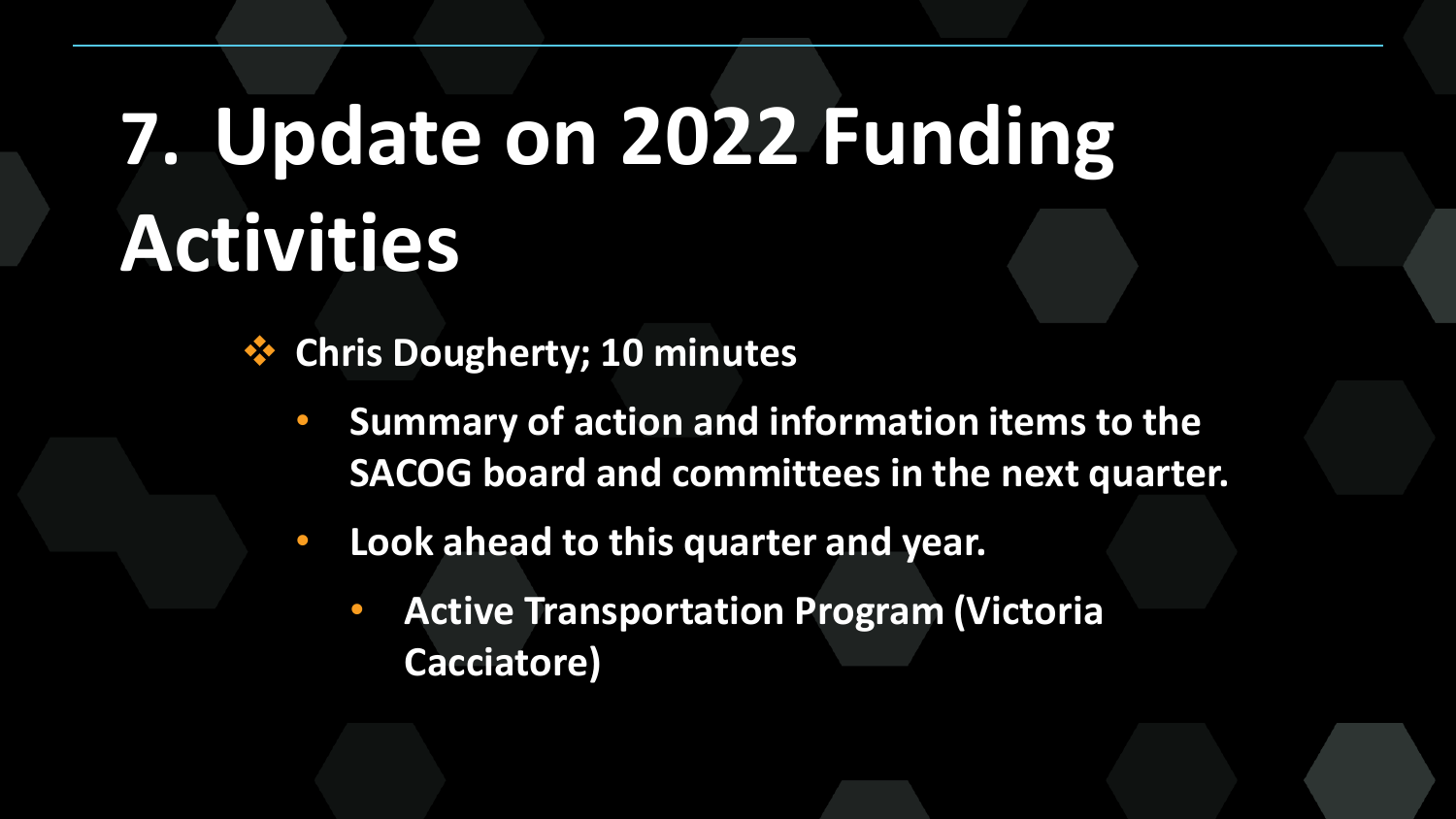# **8. Regional Trails Plan**

**Victoria Cacciatore; 10 minutes**

• **Summary of formal action and information items to the SACOG board and committees last quarter.** 

• **Look ahead to this quarter and year.**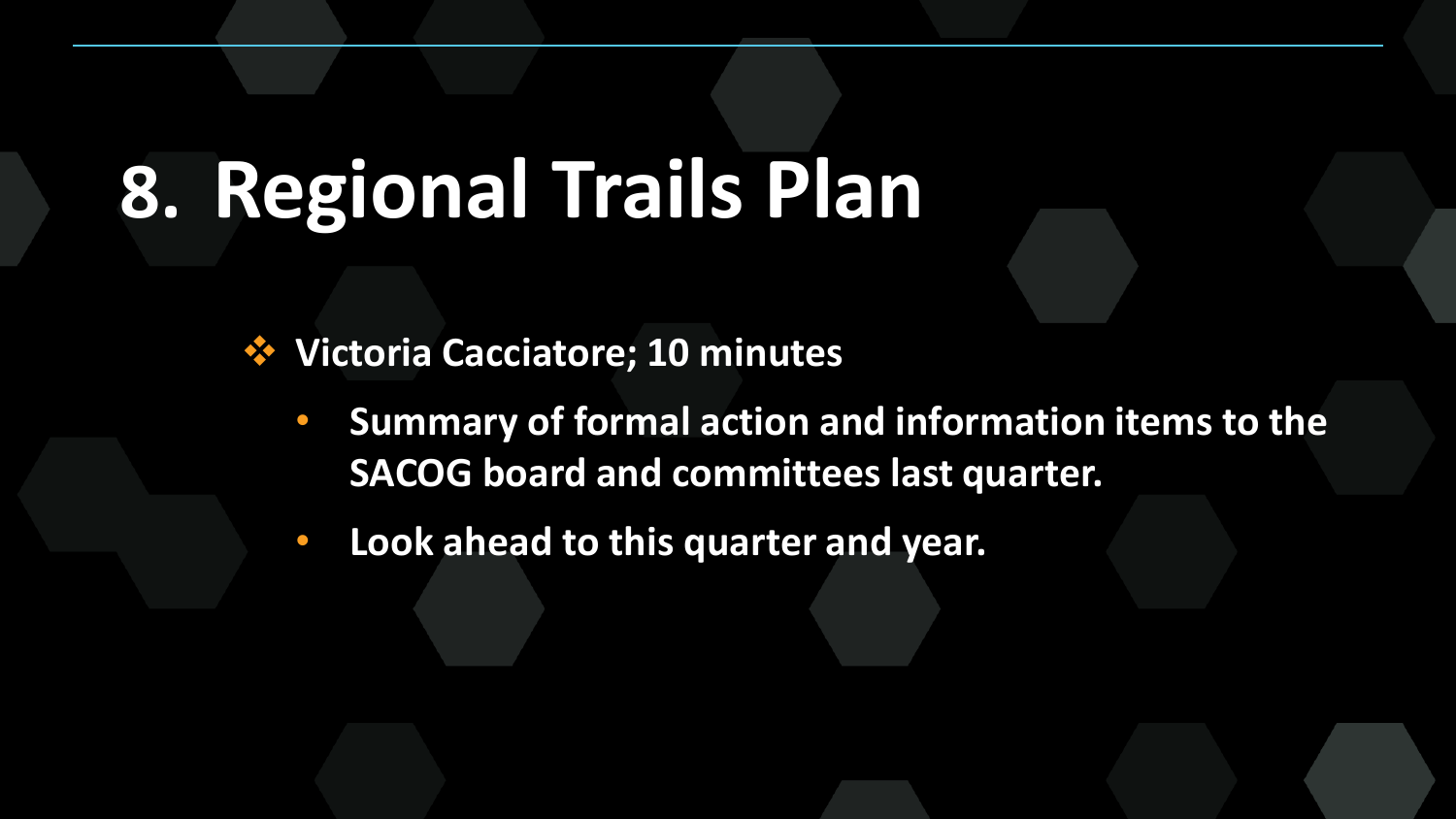# **9. Adaptation and Resiliency**

#### **Renée DeVere-Oki; 10 minutes**

- **Summary of formal action and information items to the SACOG board and committees last quarter.** 
	- **Sacramento Regional Emergency Preparedness Strategy Plan (Mike Rosson)**
- **Look ahead to this quarter and year.** 
	- **Capital Region Climate Readiness Collaborative (CRCRC) Survey (Shelley Jiang)**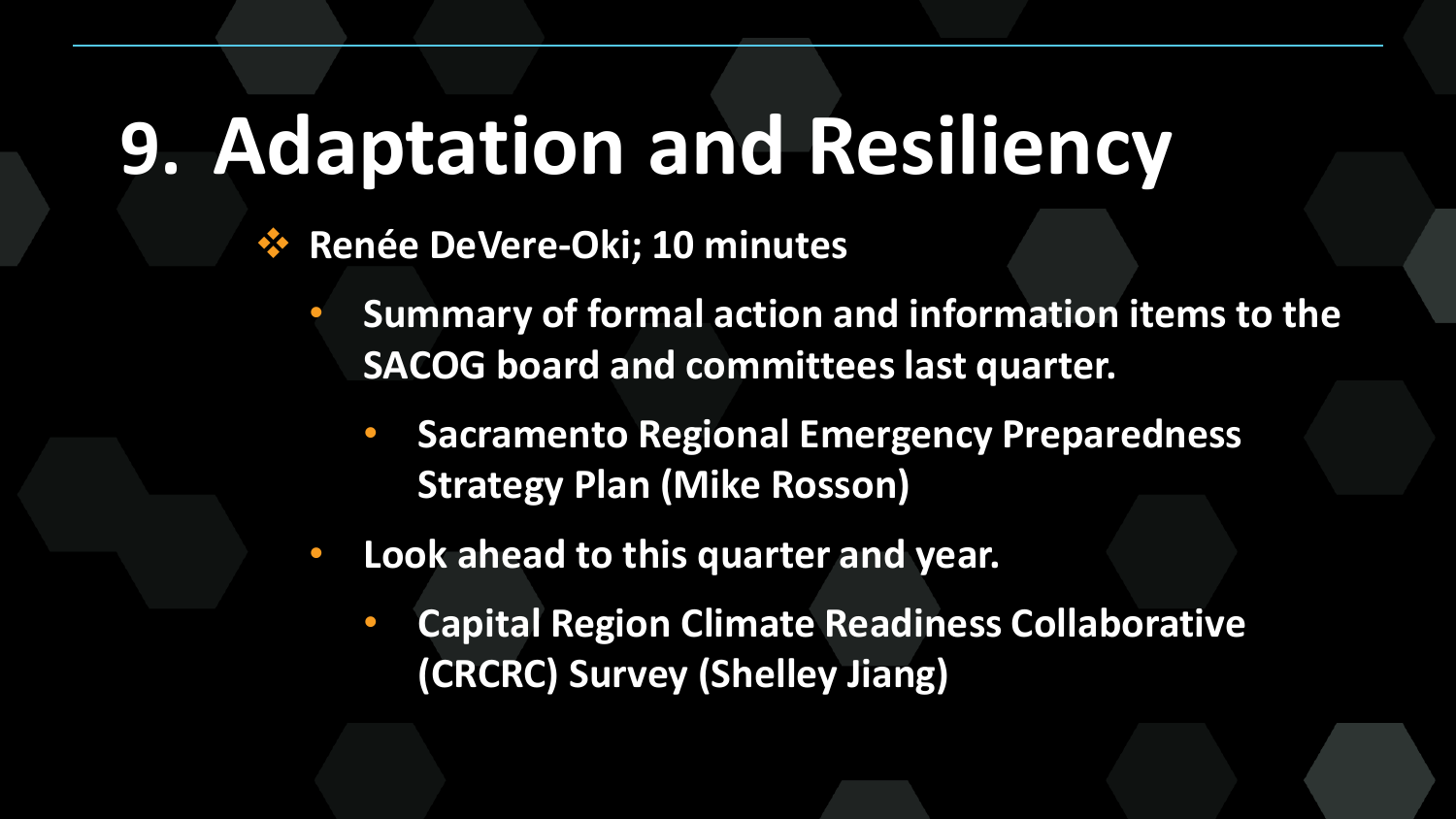#### **Other Matters**

#### **Comments or questions?**

Use the Chat or Raise Hand feature to let us know you want **to** speak or type your comment/question directly into the Chat to be read.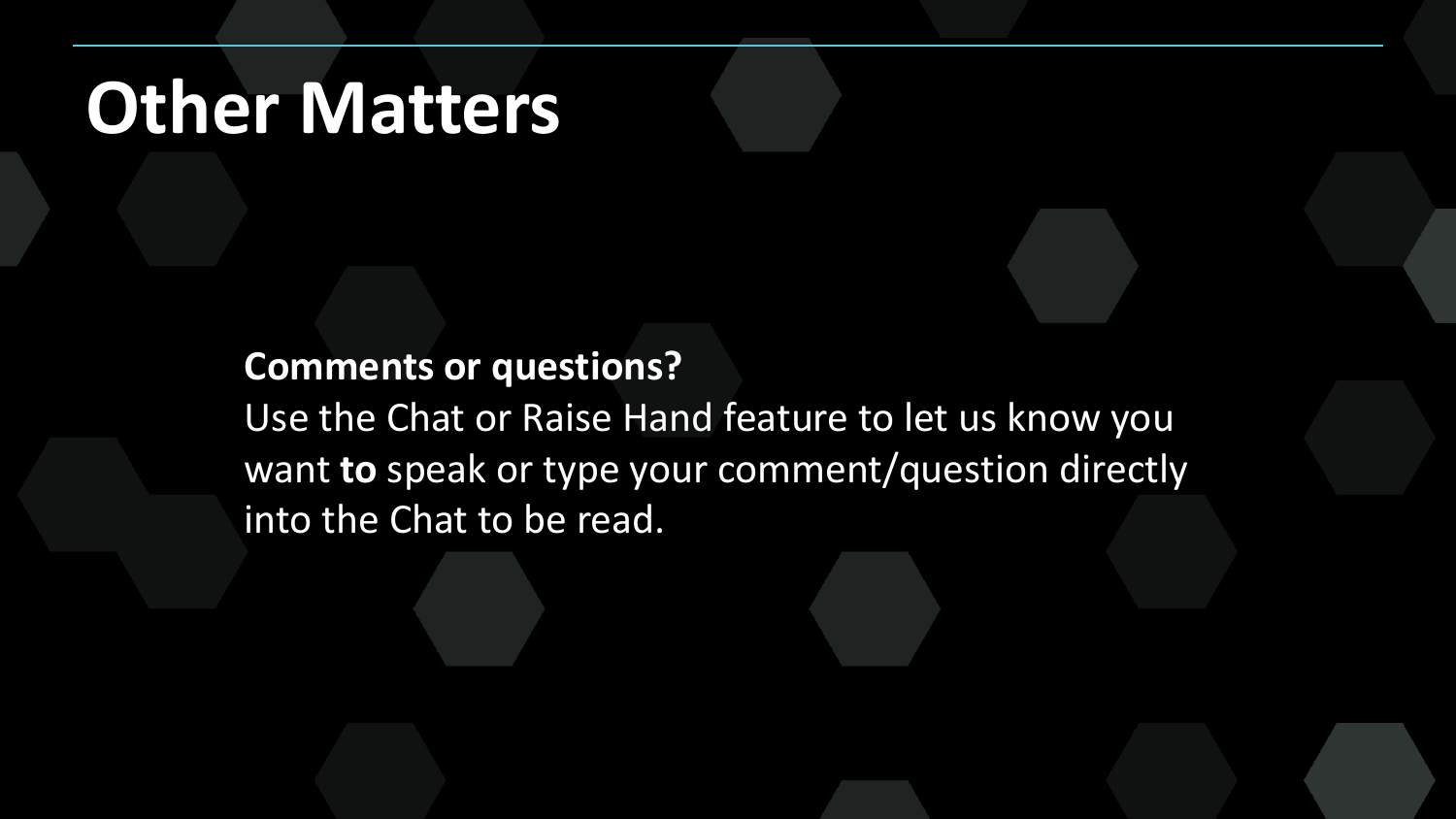#### **2022 Meeting Dates**

- March 30
- April 27- Quarterly Meeting
- July 27- Quarterly Meeting
- August 24
- October 26-Quarterly Meeting
- *Additional meeting may be added*